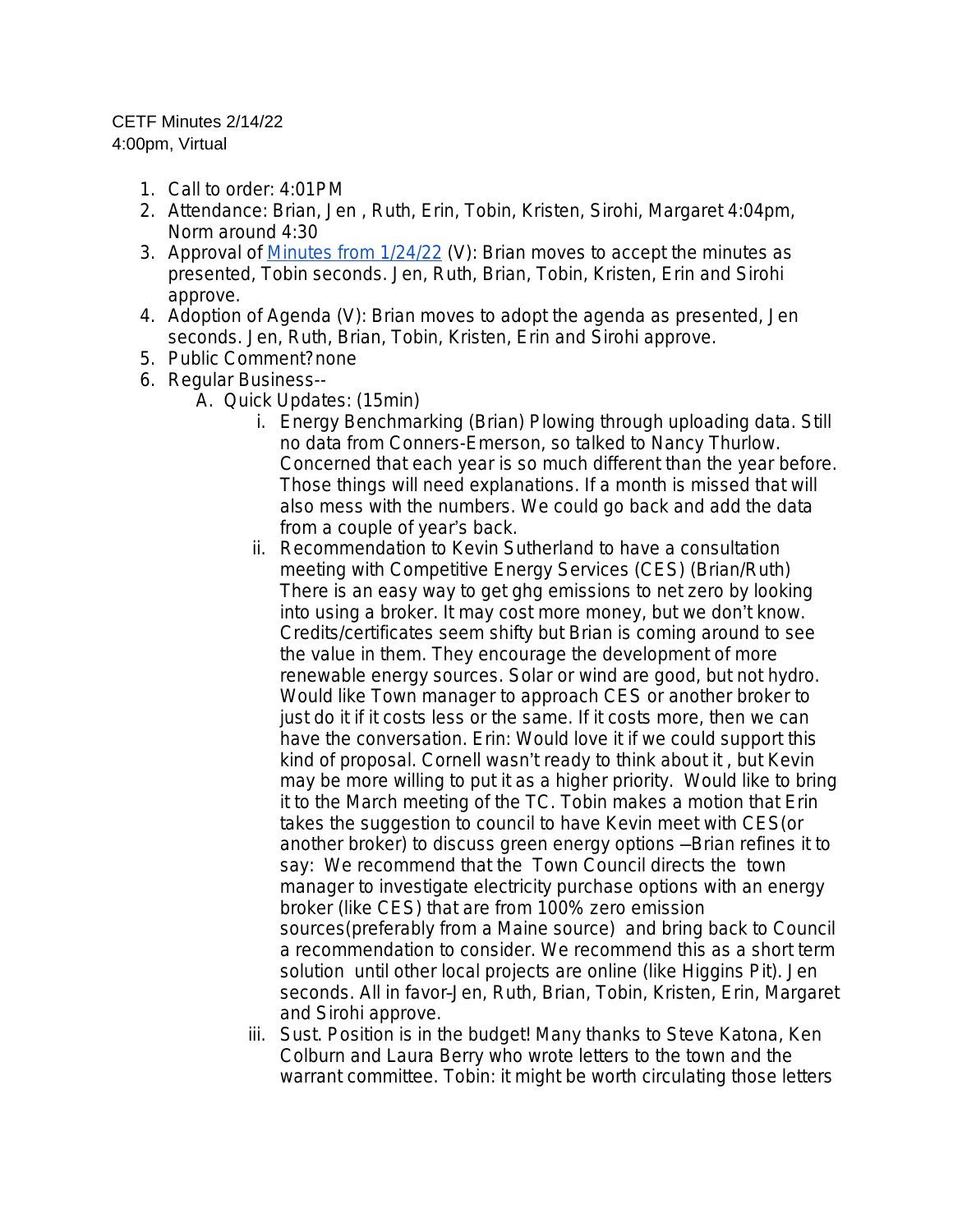to the committee because they really quantified the rationales for an SC.Good for talking points. Tobin will send out copies to all.

- B. [Community Resilience Partnership \(CRP\) planning](https://www.maine.gov/future/climate/community-resilience-partnership)
	- i. [Community Resilience Partnership \(CRP\) Self-Evaluation meeting](https://www.maine.gov/future/climate/community-resilience-partnership)  [with Dept. Heads, etc. set for](https://www.maine.gov/future/climate/community-resilience-partnership)… (Ruth) [Dept Heads have been busy](https://www.maine.gov/future/climate/community-resilience-partnership)  [with budget and doodle poll was re-sent. It would be helpful if one of](https://www.maine.gov/future/climate/community-resilience-partnership) [us was present for the meeting. Kevin will let Ruth know. Erin would](https://www.maine.gov/future/climate/community-resilience-partnership) [like to be in on that meeting as well.](https://www.maine.gov/future/climate/community-resilience-partnership)
	- ii. Update from Ruth'[s meeting with other towns](https://www.maine.gov/future/climate/community-resilience-partnership)–met with Johanna [Blackman from ACTT and the other towns about CRP. We should](https://www.maine.gov/future/climate/community-resilience-partnership)  [be able to join and submit a grant app by March 22. Tight time](https://www.maine.gov/future/climate/community-resilience-partnership) [frame. ACTT is happy to facilitate our application and help with the](https://www.maine.gov/future/climate/community-resilience-partnership)  [writing. We need to have a public forum and then pass a resolution](https://www.maine.gov/future/climate/community-resilience-partnership)  [as a town to be considered for the grant. ACTT will facilitate the](https://www.maine.gov/future/climate/community-resilience-partnership)  [public forum.](https://www.maine.gov/future/climate/community-resilience-partnership)
	- iii. [Need to find a date for the Public Forum! Week of Mar. 7th-11th?](https://www.maine.gov/future/climate/community-resilience-partnership)
		- 1. [ACTT will prep an outreach packet for us; link to contact,](https://www.maine.gov/future/climate/community-resilience-partnership)  [poster, etc. for us to distribute to raise awareness. Erin will](https://www.maine.gov/future/climate/community-resilience-partnership)  [announce at March 1 Council meeting so the public knows](https://www.maine.gov/future/climate/community-resilience-partnership)  [about it.](https://www.maine.gov/future/climate/community-resilience-partnership)
		- 2. [Ruth will invite the Town Council and anyone else we could](https://www.maine.gov/future/climate/community-resilience-partnership)  [think of. Needs to be 7, 8, or 9. Get the resolution in the](https://www.maine.gov/future/climate/community-resilience-partnership)  [March 10 packet deadline for 3/15 TC meeting. Erin:](https://www.maine.gov/future/climate/community-resilience-partnership)  [Tuesdays are always a good night. Margaret: how long? 1.5](https://www.maine.gov/future/climate/community-resilience-partnership)  [hours. Virtual is best for ACTT and others. Forum includes](https://www.maine.gov/future/climate/community-resilience-partnership)  [break out sessions for feedback. Johanna will come to our](https://www.maine.gov/future/climate/community-resilience-partnership)  [next meeting to let us know what we need to do to facilitate](https://www.maine.gov/future/climate/community-resilience-partnership)  [break out rooms etc.](https://www.maine.gov/future/climate/community-resilience-partnership) **[Tuesday, March 8 at 6pm.](https://www.maine.gov/future/climate/community-resilience-partnership)** - This date [does not work for Johanna. Is Wednesday, March 9th at 6pm OK?](https://www.maine.gov/future/climate/community-resilience-partnership)
- C. [Discuss](https://www.maine.gov/future/climate/community-resilience-partnership) [AmeriCorps Application](https://drive.google.com/file/d/1CsQlgx2Ck4QeDaHjBf_l6sGvhGNbvpNe/view?usp=sharing) (Jen) Erin:If the person starts in June they could do some of the set up before the SC could get started. Collecting the data and identifying what needs to be done. OR… we could have the person start in January 2023 once the SC is in place. Margaret suggests that we do both and get a person to be there right away and then apply again for January. Jen and Ruth will meet up and work on this application this week. Brian wonders about the \$ and if we need to make a motion to make sure we can make this application on time. Tobin recommends that we check with Kevin about when he wants this person to start: June or next January. Tobin moves that we complete the application before the deadline, share it among the group for edits and approval by Kevin Sutherland, to start in June. Margaret seconds. Discussion: Kristen wonders if we need to get it approved anywhere else? Erin we would need to alert the TC first but since we will check with Kevin first then he will ensure that the TC is OK with that. Erin will ask the TC if we can expend money that has already been budgeted for a stipend for a VISTA volunteer. Ruth will call Kevin tomorrow to talk about this. Application is due Feb 22, 2022. Margaret sent the SC job description which could be